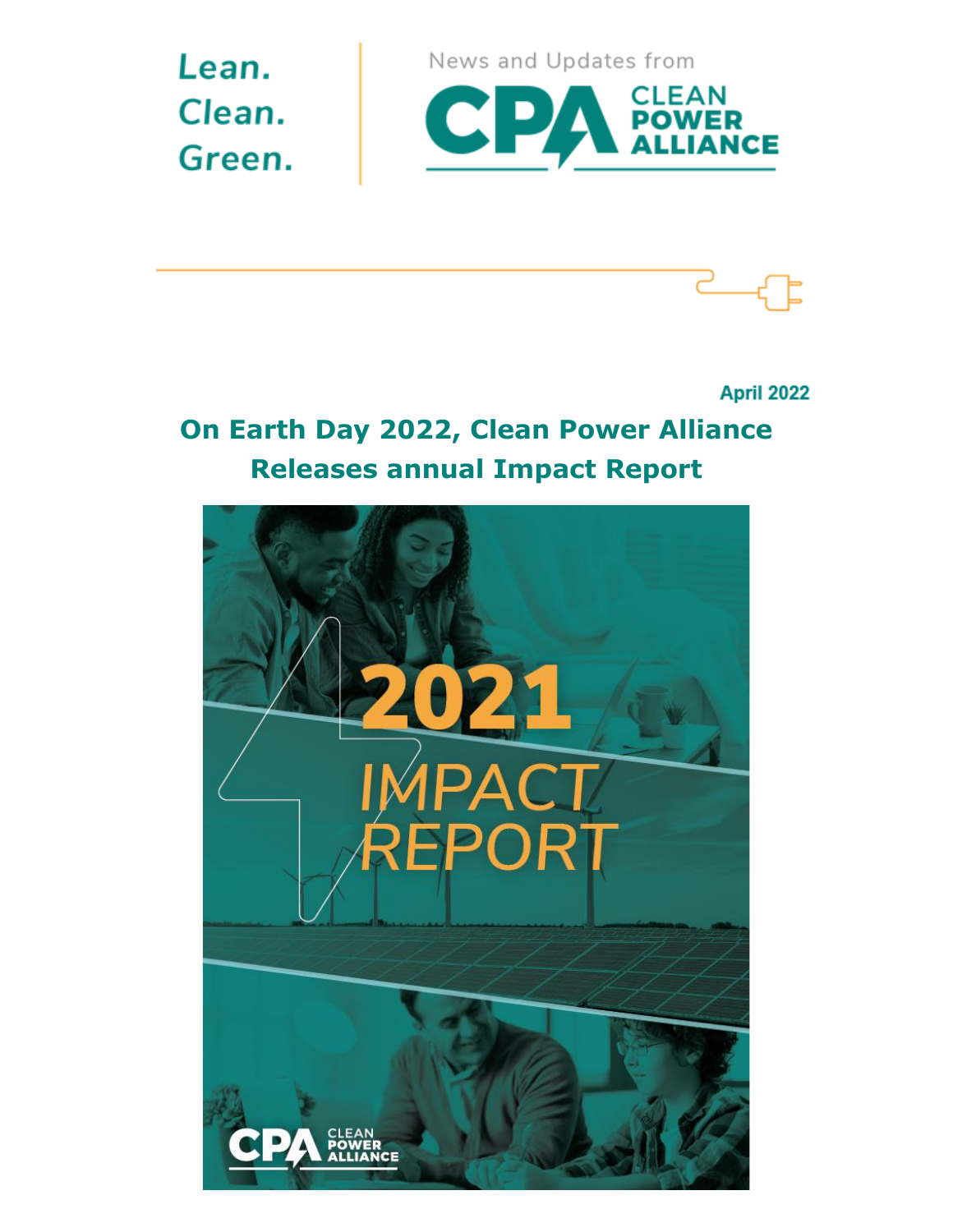Clean Power Alliance is proud to release our annual Impact Report today, documenting our extensive renewable energy initiatives as well as our focus on the customers that drive our long term clean energy goals and the communities we are dedicated to investing in and serving.

CPA is committed to using "Power for Good" and now has more customers on 100% renewable energy rate plans than any utility in the nation.

This 2021 Impact Report provides insight into our renewable energy procurement activities, community focused programs, updates on our Green Leaders scholarship recipients, while providing customer and stakeholder perspectives that illuminate the local partnerships that drive CPA's success.

To read the full impact report click [here](https://cleanpoweralliance.org/wp-content/uploads/2022/04/cpa_2021_impact_report_FINAL_spreads.pdf)

## **Launch of \$23 Million in Incentives for EV Chargers in SoCal**

CPA is accelerating California's transition to a clean transportation future through our partnership with CALeVIP, to make sure there is always a place to plug in your car across our 32 Southern California communities.

To learn more click [here](https://cleanpoweralliance.org/calevip-southern-california/)

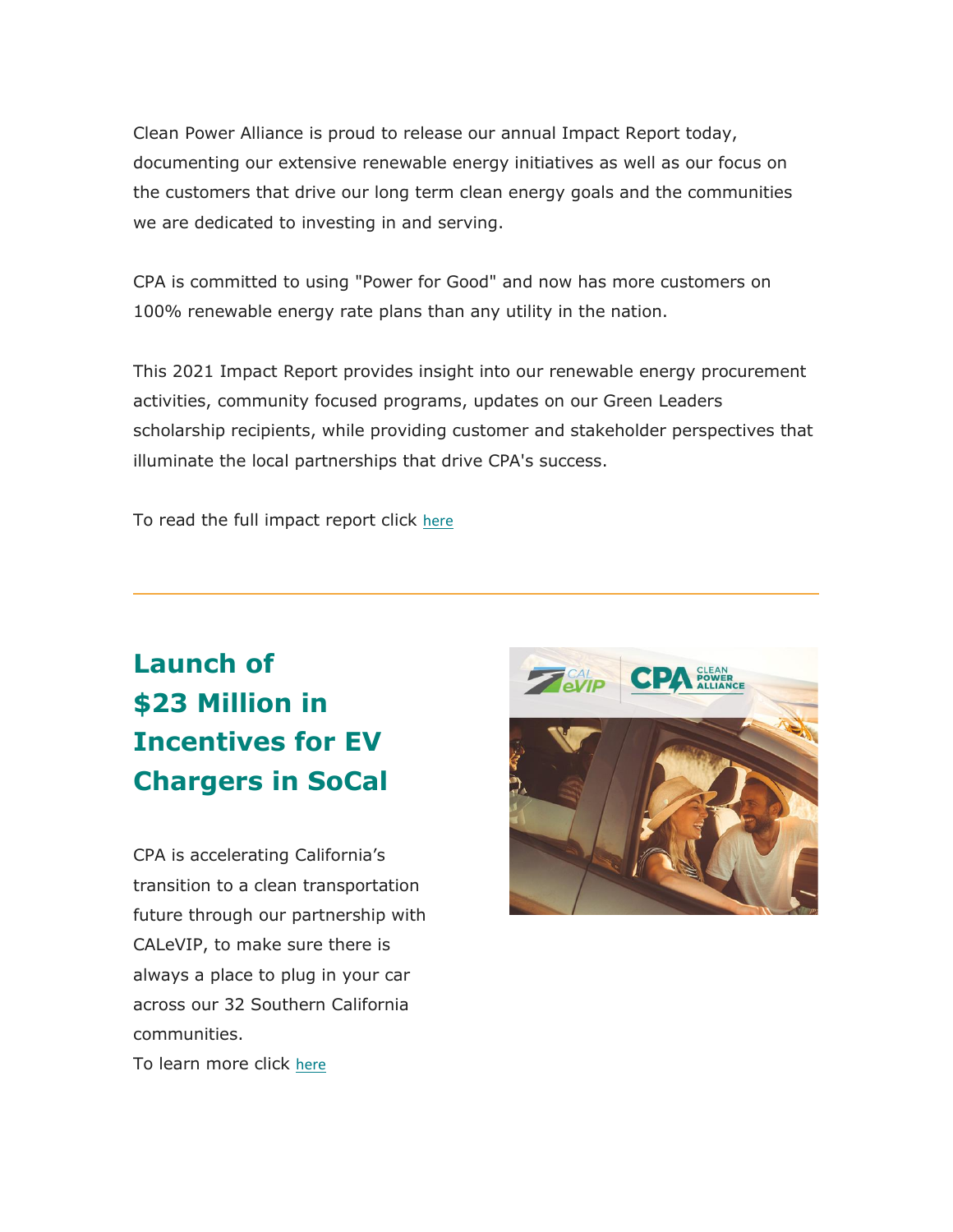

# **CPA-Funded Microgrid Maintenance Workforce Training Program to Begin**

Training will commence on April 25th for a 40-person cohort of students participating in CPA's first microgrid maintenance workforce training program run by the Los Angeles Clean Tech Incubator (LACI). Students will learn how to operate, monitor, and maintain clean energy microgrid systems, and will be paired with paid internships to gain hands on experience.

Learn more [here](https://cleanpoweralliance.org/wp-content/uploads/2022/04/LACI-Green-Jobs-Training-OS-4.8.22-Final.pdf)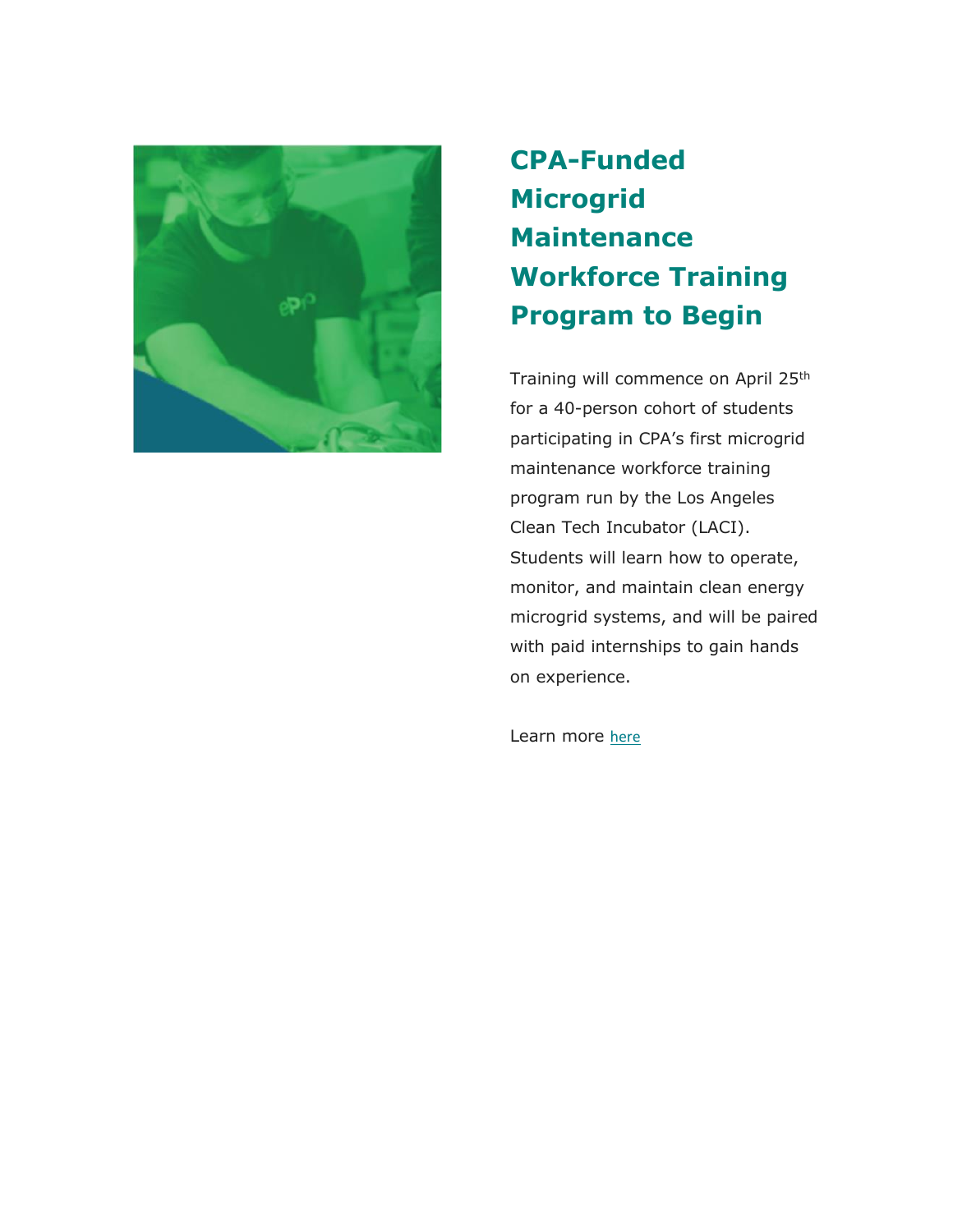**Arlington Energy Center Providing Renewable Energy to CPA Customers**

Recently, the Arlington Energy Center began and the plant began providing 100 megawatts of renewable energy to CPA customers in Los Angeles and Ventura Counties.



Learn more [here](https://cleanpoweralliance.org/arlington-energy-center/)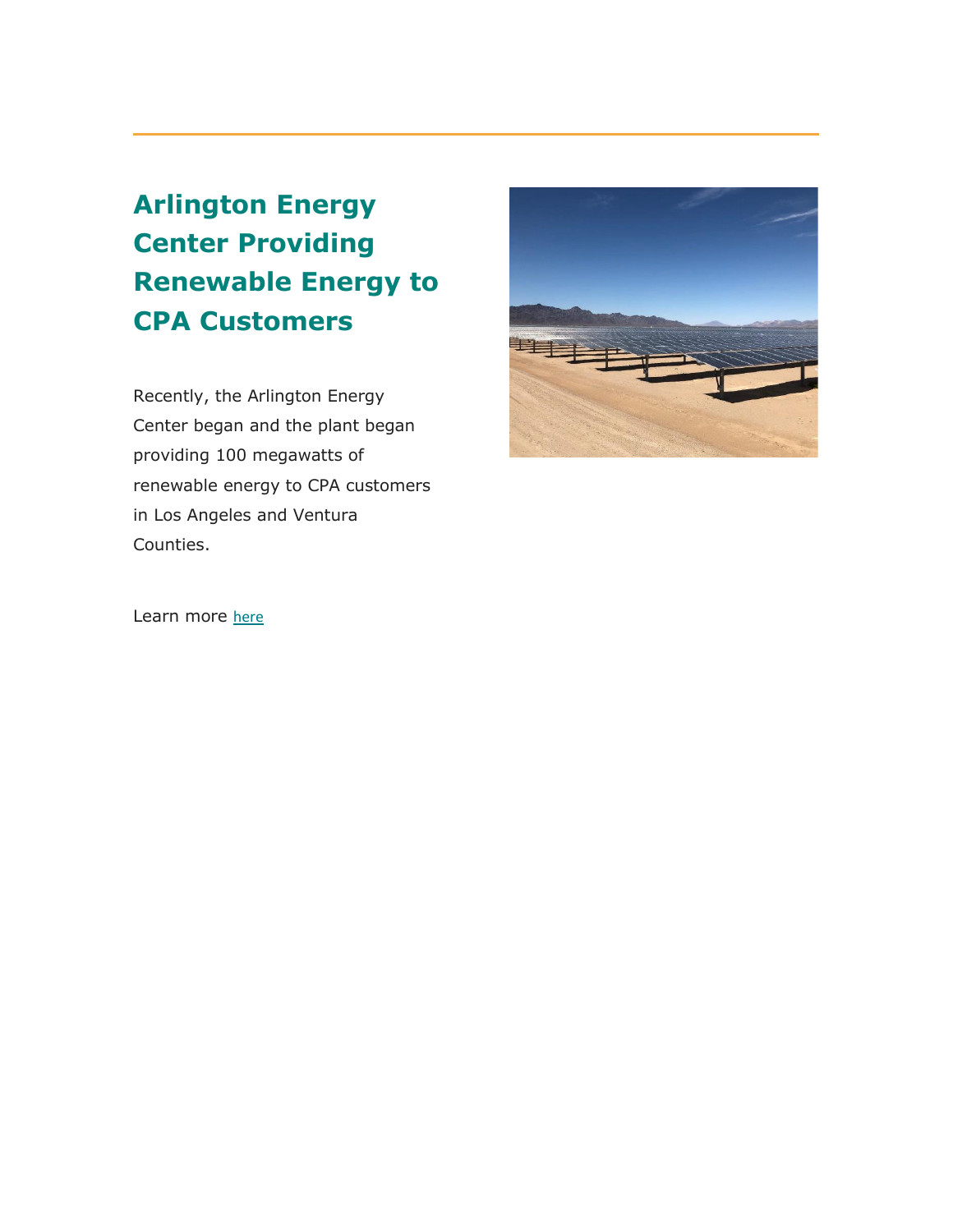#### **Meet the Staff - Raynette Tom**



### **Tell us about your background.**

I started my career working for a Council Member at the City of Los Angeles.

I then transitioned into the private sector, supporting senior partners at leading law firms who focused on some of the most complex areas of law: Government Practice, Entertainment Sports and Media, and Mergers & Acquisitions.

I've also worked for CEO's, Directors and VPs of large companies in a variety of industries such as Vitamin Manufacturing, Project Management/Construction and Commercial Real Estate.

### **What responsibilities do you have here at Clean Power Alliance?**

I like to think of myself as an extension of the CEO. In that capacity, I liaise with all levels of staff, consultants, and elected officials on behalf of the CEO. I actively seek to build relationships with internal staff to facilitate the CEO's ability to effectively lead the organization. I do my best to act as a barometer, understanding the different issues taking place in the organization and keeping the CEO updated as needed.

#### **What are you most proud of in working here at CPA?**

I am proud that I have been able to build and cultivate relationships despite not being in the office with them for almost two years. I enjoy being part of this amazing team!

Learn more about Raynette [here](https://cleanpoweralliance.org/employee-spotlight-raynette-tom/)